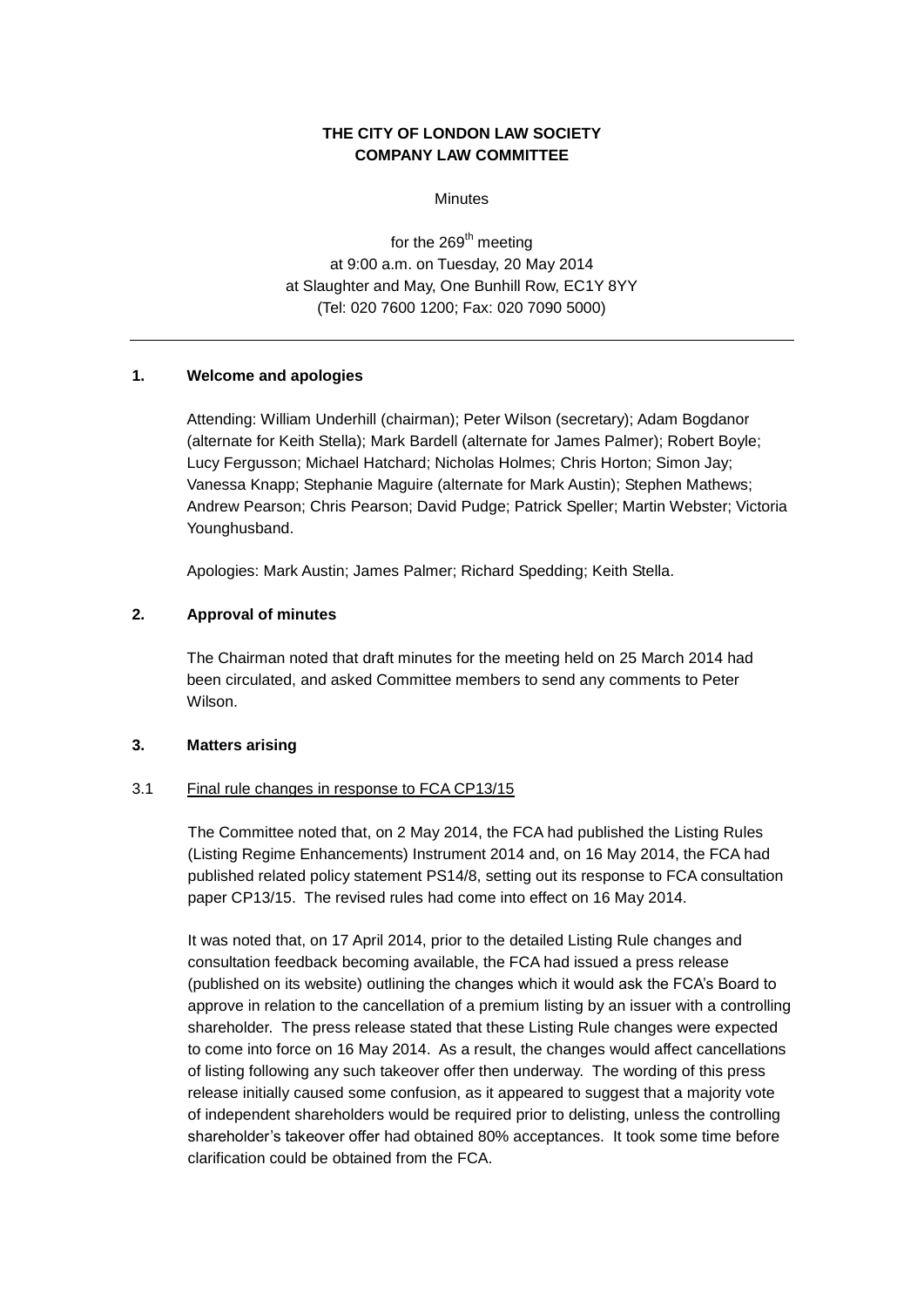The Committee noted that it was not ideal for Listing Rule changes to apply immediately to ongoing transactions, without ample advance warning or appropriate transitional provisions. This was not the FCA's usual practice, and the Committee hoped that such occurrences would remain very rare.

The Committee then discussed PS14/8 and the amended rules. The Chairman noted that PS14/7 was a helpful policy statement, which responded in detail to many comments made by respondents to the consultation.

The Committee noted the FCA's statement in PS14/8 that new LR 6.1.4DR(2) and (3) were not intended to prevent controlling shareholders from engaging or legitimately disagreeing with a premium-listed company, or from exercising their rights as shareholders. Rather, the FCA stated that it was seeking to prevent influence being exercised improperly and in a way that is unfairly detrimental to minority shareholders. The FCA indicated that in practice its response would depend on the totality of the controlling shareholder's interactions with the listed company. The Committee considered that this statement was helpful.

It was noted that, if a premium-listed company's board of directors (a majority of whom will generally be independent) votes in favour of a particular course of action, then this should limit the risk of independent directors subsequently alleging that such action did not comply with the mandatory independence provisions in the relationship agreement, and so refusing to support a statement of compliance under LR 9.8.4AR. This provides an additional incentive for premium-listed companies with controlling shareholders to enter into dialogue with their independent directors, and address any concerns they may have, in the lead-up to significant board decisions.

The Committee agreed that it should not generally be necessary for premium-listed companies with controlling shareholders to amend their articles of association in order to reflect the new independent director election provisions in LR 9.2.2ER and LR 9.2.2FR. The Committee noted the FCA's statement on page 28 of PS14/8 that premium-listed issuers are not obliged to amend their articles of association provided the articles do not prohibit such elections from taking place.

The Committee noted the FCA's statement on page 28 of PS14/8 that the new independent director election requirement in LR 9.2.2ER can be satisfied through a single vote or a single resolution, so long as it is passed by both the shareholders as a whole and by the independent holders of premium-listed shares alone.

The Chairman noted the FCA's guidance on page 26 of PS14/8 that it would be comfortable with disclosure in "general terms" of independent directors' "less material" dealings with the listed company, its directors, any controlling shareholder or any associates. This wording does not appear in the relevant rule (LR 13.8.17R(1)). The Committee agreed that the FCA should be invited to expand on this guidance.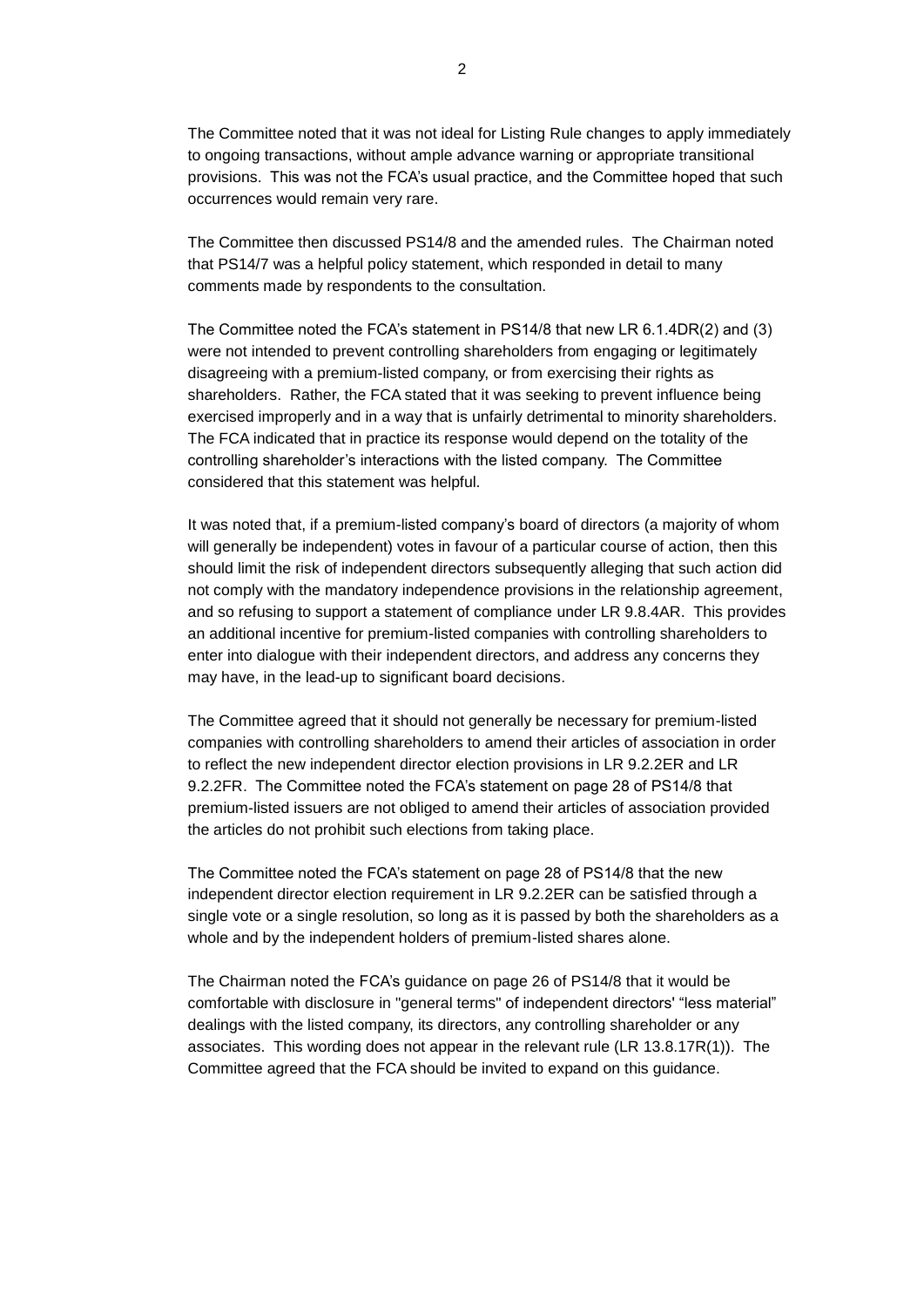# 3.2 MAD II and Market Abuse Regulation

The Committee noted that, on 14 April 2014, the Council had adopted a new Regulation on market abuse and a Directive on criminal sanctions for market abuse and insider dealing.

## 3.3 Regulation regarding supplementary prospectuses

The Committee noted that, on 15 April 2014, the European Commission's final delegated Regulation on situations requiring the publication of a supplementary prospectus had been published in the Official Journal.

# 3.4 Omnibus II Directive

The Committee noted that, on 14 April 2014, the Council had announced that it had adopted a draft Directive amending (inter alia) the Prospectus Directive in respect of ESMA's powers.

## 3.5 Government response to "Transparency & Trust" discussion paper

The Committee discussed the Government's response, published on 21 April 2014, to BIS' July 2013 discussion paper on "Transparency & Trust".

## 3.6 Government response to consultation paper on company filing requirements

The Committee noted that, on 21 April 2014, BIS had published the Government's response to its October 2013 consultation paper on the Red Tape Challenge and the requirements for companies to file certain information with Companies House.

One of BIS' proposals was to allow private companies the option of holding some of their company registers at Companies House rather than at their registered office (or single alternative inspection location). However, it was not thought likely that many companies would wish to do so.

## 3.7 Response to FCA CP14/2

The Committee noted that a response to this FCA consultation paper had been submitted by the Listing Rules Joint Working Party of the Company Law Committees of the Law Society of England and Wales and the City of London Law Society.

## 3.8 UKLA Liaison Group

The Chairman reported that he is liaising with the UKLA regarding a date for a possible meeting of this group.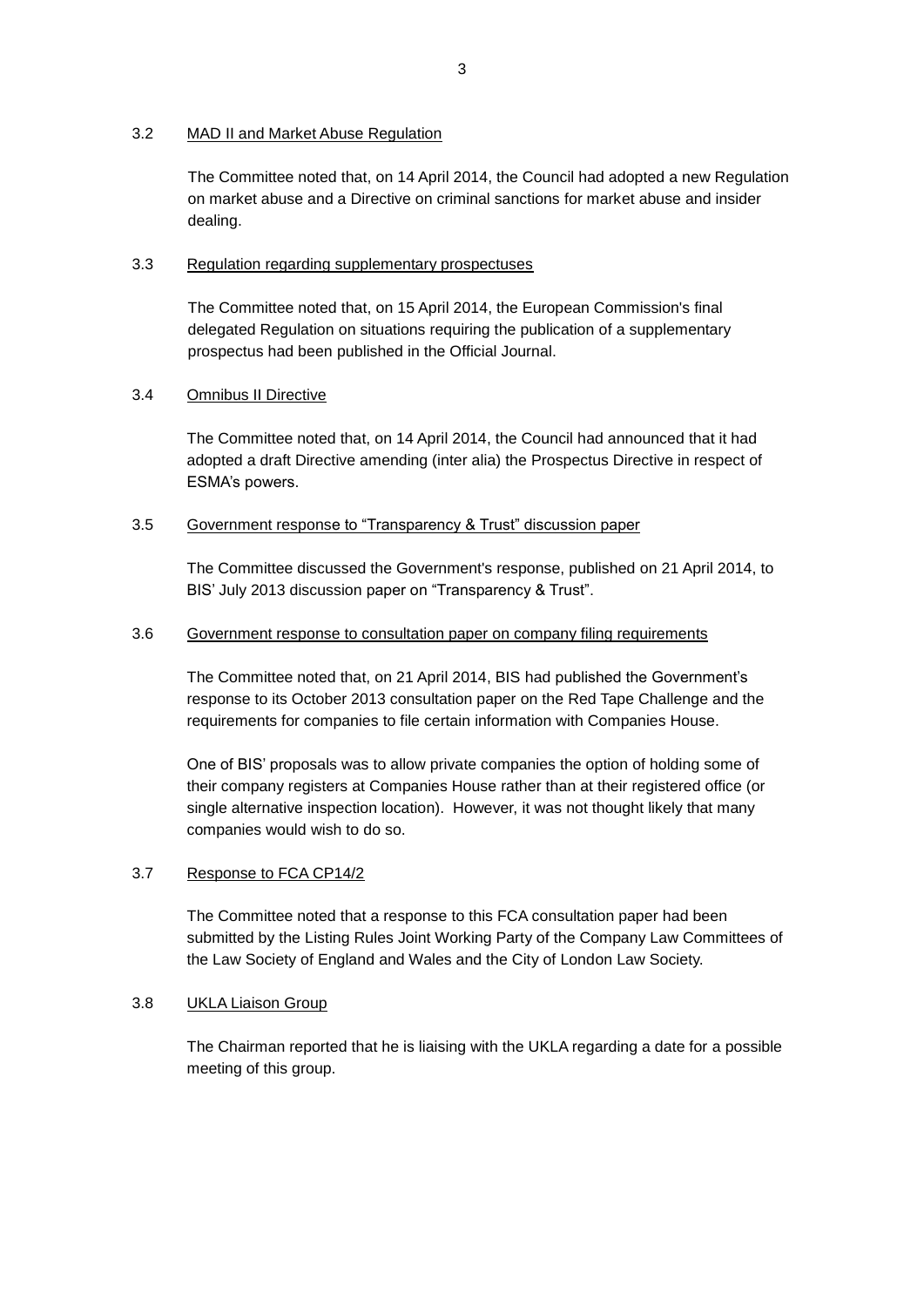# **4. Discussions**

## 4.1 Amendments to Shareholder Rights Directive

The Committee discussed the European Commission's proposed Directive amending the Shareholder Rights Directive, which had been published on 9 April 2014.

The Committee noted the following significant points:

# • Related party transactions

The draft amending Directive would require that many related party transactions be announced, and that larger related party transactions be approved by an independent shareholder vote. The draft amending Directive proposes to adopt the IAS 24 definition of a related party. This definition is significantly wider than the definition of a related party in Listing Rule 11, and (unlike Listing Rule 11) the draft Directive provisions contain few exemptions. For example, there are no exemptions for transactions in the ordinary course of business, or intra-group transactions with subsidiaries which are not wholly-owned.

Intermediaries

The draft amending Directive would oblige intermediaries to: (a) on request, provide a company with the names and contact details of its shareholders; (b) pass on information from the company to its shareholders without undue delay; and (c) facilitate the shareholders' exercise of their rights. The Committee expected that these provisions would have a limited impact in the UK. The shareholders of a UK company will be the registered holders of the shares. It would be rare for intermediaries to be interposed between a UK company and its registered members. It seems that intermediaries will not be obliged to look "behind" the registered member and consider whether other persons or intermediaries may have an interest in the shares.

Proxy advisors

The draft amending Directive will oblige proxy advisors to adopt measures to "guarantee" that their voting recommendations are accurate and reliable and "based on a thorough analysis of all the information that is available to them". Doubts were expressed that proxy advisors currently have the resources to achieve this as it suggests a detailed analysis of individual companies' proposals will be required.

Directors remuneration

The provisions in the draft amending Directive regarding directors' remuneration appear to be broadly consistent with the existing UK requirements. However, concerns were expressed that some of the flexibility of the existing UK requirements may be lost. For example, the draft provision allowing new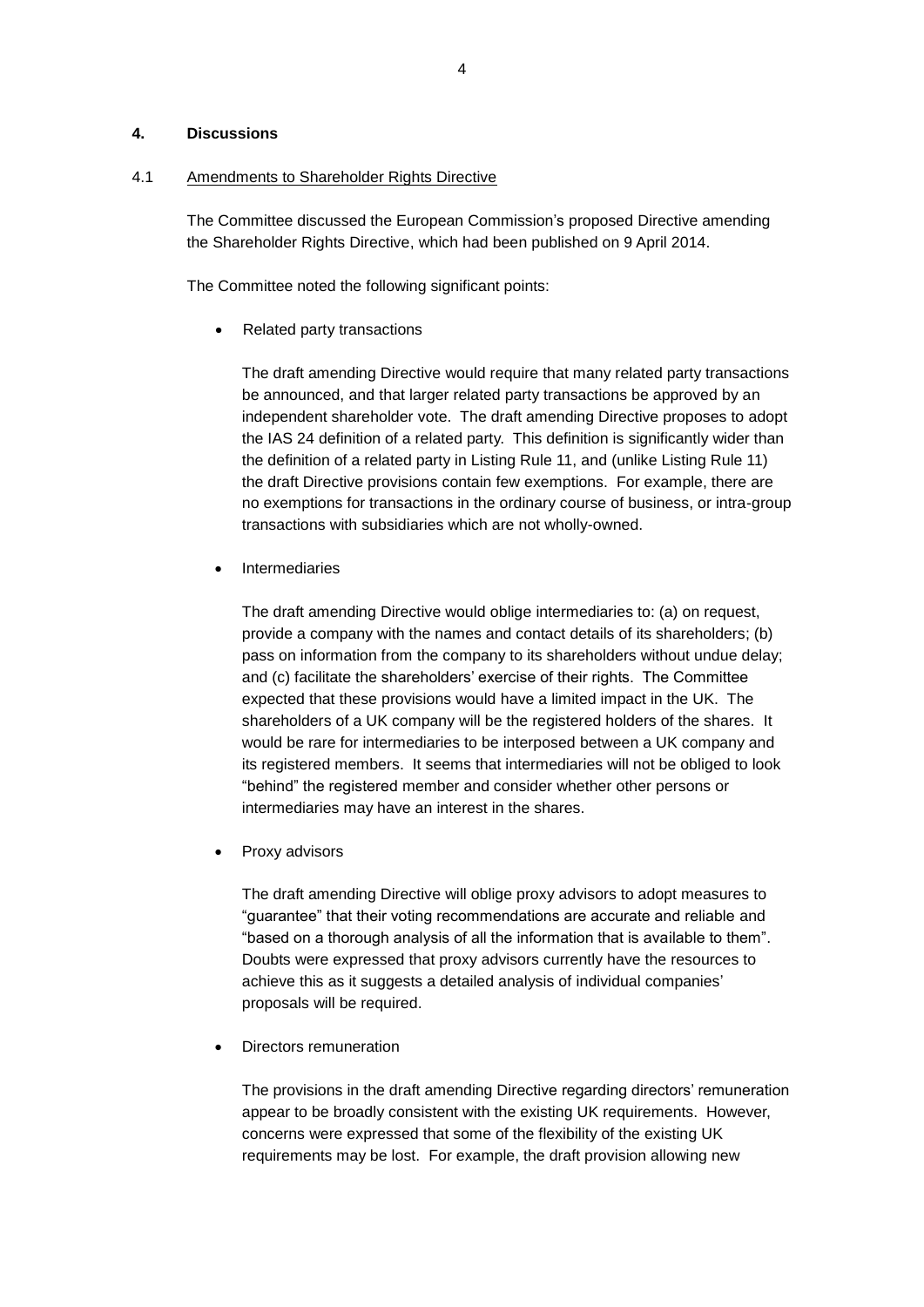directors to be paid remuneration outside of the approved policy, subject to the company subsequently obtaining shareholder approval, seems unrealistic.

It was agreed that the Listing Rules Joint Working Party would be asked to monitor the progress of this draft amending Directive.

#### 4.2 FRC consultation paper on the UK Corporate Governance Code

The Committee discussed the FRC's consultation paper proposing various changes to the UK Corporate Governance Code (the "**Code**"), which was published on 24 April 2014. If implemented, the changes would apply to reporting years beginning on or after 1 October 2014. The FRC was also consulting on extracts from its proposed merged guidance on risk and going concern, and on whether companies should be allowed to make certain corporate governance disclosures required by the Code on a website rather than in the annual report. The deadline for responses is 27 June 2014.

The Committee noted the following points:

Directors remuneration

The FRC proposed to amend Principle D1 of the Code regarding directors' remuneration. The proposed deletion of "attract, retain and motivate" as the objective of executive directors' remuneration was surprising, given this is generally understood to be the aim of all remuneration policies. The amended Principle D1 will instead require executive directors' remuneration to be designed to promote the long-term success of the company.

Principal risks

The FRC proposed amending C.2 of the Code to require annual reports to disclose additional information regarding the principal risks facing the company, and how they are being managed or mitigated. The FRC noted that imposing such an obligation might create difficulties for companies registered with the US SEC, which are subject to rules that could be seen as overlapping.

It was noted that it should be possible to reconcile the Code's and the SEC's requirements because they have different objectives: the proposed Code provisions aim to provide shareholders with the information to allow them to exercise stewardship, while the SEC's rules aim to warm potential investors of the risks of an investment in the company. Accordingly, it should be possible for the two sets of disclosures to co-exist.

Michael Hatchard noted that the SEC is also conducting a consultation in this area, and agreed to look into this.

• Future viability statement

Proposed new provision C.2.2 of the Code will require the directors to state whether they have a reasonable expectation that the company will be able to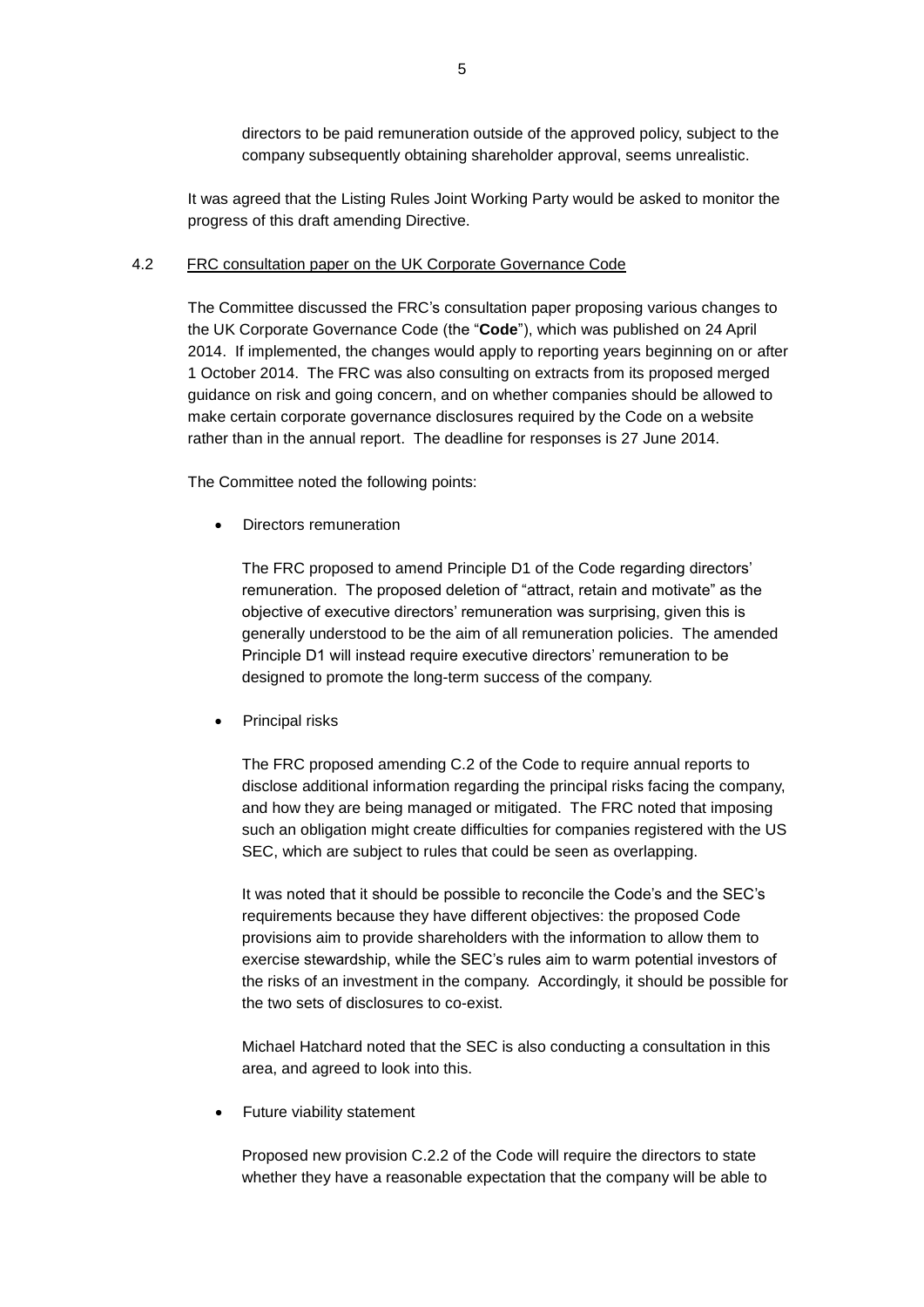continue in operation and meet its liabilities as they fall due, drawing attention to any qualifications or assumptions as necessary. It will be necessary to ask the FCA to confirm that they will not view such qualifications and assumptions as being inconsistent with a clean working capital statement included in a subsequent prospectus or Class 1 circular.

It was agreed that a working party would be formed to submit a response to the FRC's consultation paper.

## **5. Recent developments**

## 5.1 Company Law

The Committee noted that, on 9 April 2014, the European Commission had published a proposed Directive on single-member private limited liability companies. The draft Directive will require Member States to provide in their national law for a form of singlemember limited liability company, to be known as a SUP (Societas Unius Personae).

The Committee noted the following points:

- Use of the new corporate form would be optional. An EU Member State could in theory make this the only corporate form available under national law, but this was considered extremely unlikely.
- While a SUP may only issue one share, it would be possible to accommodate multiple investors at a holding company level, or through derivatives.
- At incorporation, a SUP will have model form articles of association. However, it would be possible to amend these articles after incorporation.

Vanessa Knapp had some input into these proposals, and would be happy to hear others' thoughts. It was agreed that a working party would be formed to monitor the progress of this draft Directive.

# 5.2 Corporate Governance

The Committee noted that, on 9 April 2014, the European Commission had adopted, and on 12 April 2014 the Official Journal published, a recommendation on the quality of corporate governance reporting ("comply or explain").

# 5.3 Corporate Social Responsibility

The Committee noted that, on 29 April 2014, the European Commission had launched an online consultation to seek feedback on the achievements, shortcomings and future challenges of the Commission's activities on corporate social responsibility. The deadline for responses is 15 August 2014.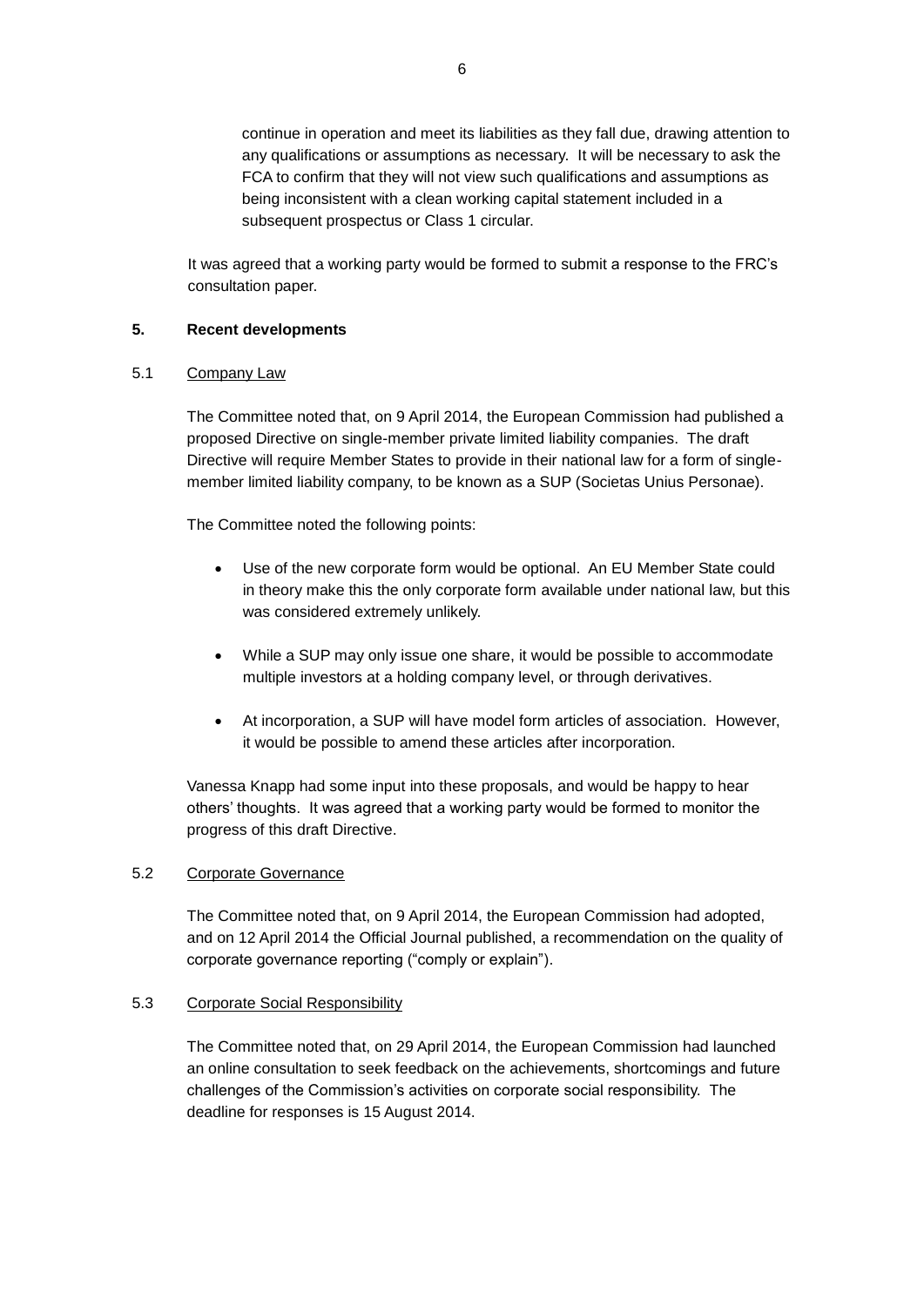## 5.4 Reporting and Disclosure

The Committee noted that, on 26 March 2014, Lord Davies had published his third Davies Review Annual Report regarding women on boards.

The Committee noted that, on 28 March 2014, BIS had published a consultation paper on the UK's implementation of Chapter 10 of the Accounting Directive (2013/34/EU). BIS had also published some supplementary information on 2 May 2014. The deadline for responses was 16 May 2014.

The Committee noted that, on 3 April 2014, the European Parliament had adopted a draft Directive to amend the Statutory Audit Directive and a new Regulation regarding the statutory audit of public interest entities.

The Committee noted that, on 15 April 2014, the European Parliament had adopted a draft Directive amending the Accounting Directive which would require disclosure of non-financial information by certain large companies and public interest entities.

It was agreed that a working party would be formed to monitor the progress of this draft Directive.

The Committee noted that, on 8 May 2014, the Guidelines Monitoring Group had published a consultation paper proposing amendments to the Guidelines for Disclosure and Transparency in Private Equity (Walker Guidelines). The deadline for responses is 30 June 2014.

The Committee noted that, on 13 May 2014, ICSA had published a consultation paper on a simple pro forma contents list for company annual reports. The deadline for responses is 30 May 2014.

## 5.5 Equity Capital Markets

The Committee noted that, on 14 April 2014, the ABI had published its recommended best practice in relation to lock-up agreements entered into by significant shareholders at the time of an IPO or secondary placing.

The Committee noted that, on 15 April 2014, the European Parliament had adopted a draft Regulation on improving securities settlement in the EU and central securities depositories.

It was noted that Lucy Fergusson and Vanessa Knapp are still members of a working party with BIS regarding the implementation of this draft Regulation.

The Committee noted that, on 6 May 2014, the FCA had published the Prospectus Rules (Regulatory Technical Standards) Instrument 2014. This amended the PRs to refer to the situations requiring the publication of a supplementary prospectus under the new delegated Regulation (see item 3.3 above). The FCA did not consult on these changes, which came into force on 5 May 2014.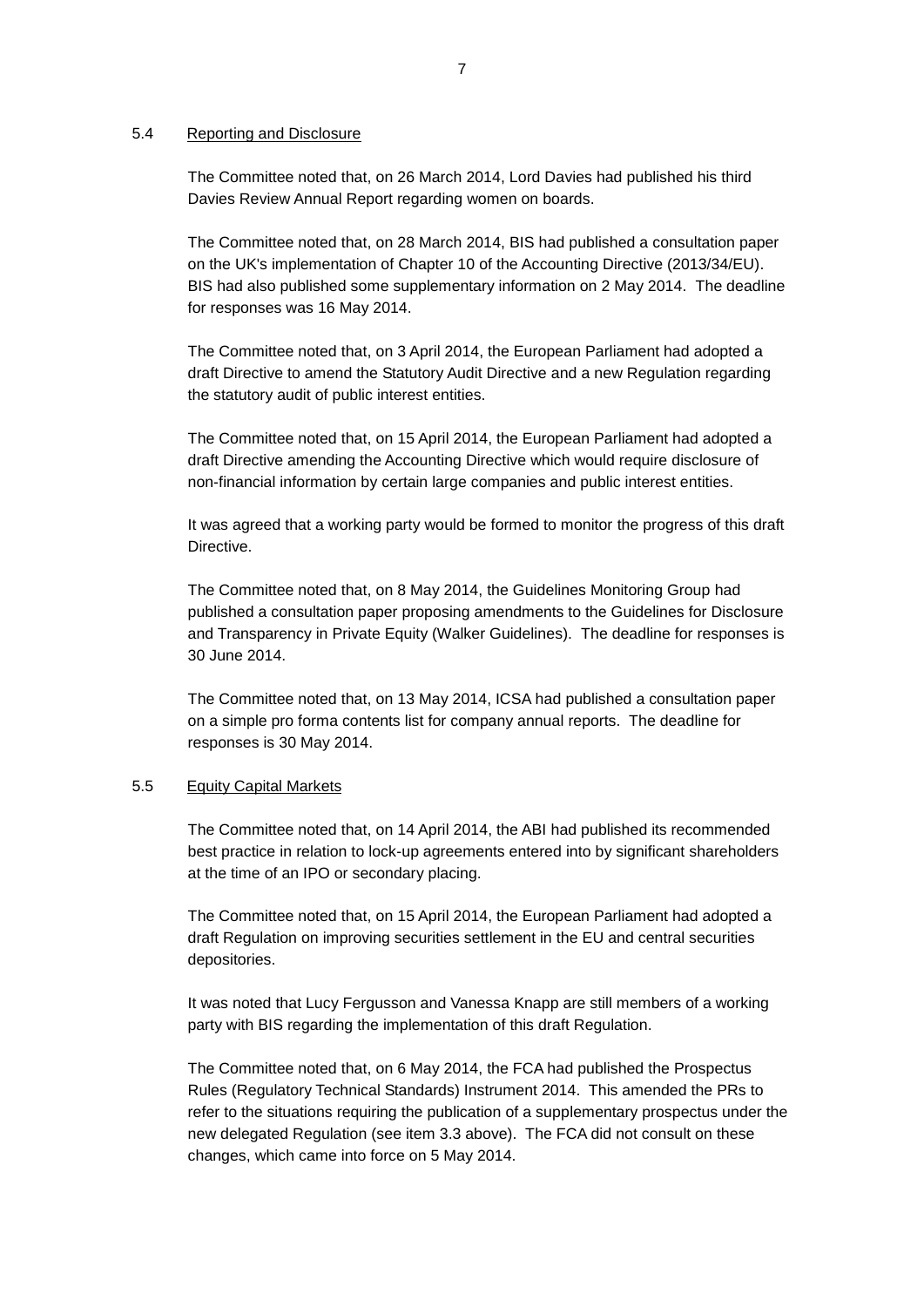# 5.6 AIM Rules

The Committee noted that, on 8 May 2014, the LSE had published AIM Disciplinary Notice 12 indicating that an AIM company had been privately censured and fined £90,000 for breaching Rule 13 (related party transactions) and Rule 31 (directors' responsibility for compliance) of the AIM Rules for Companies.

The Committee noted that, on 13 May 2014, the LSE had published AIM Notice 39, providing feedback on AIM Notice 38 and confirming the resulting changes to the AIM Rules for Companies and AIM Rules for Nominated Advisers, and making some ancillary amendments to the AIM Disciplinary Procedures and Appeals Handbook, which were not consulted on. The changes took effect on 13 May 2014, except for revised AIM Rule 26 which must be implemented by 11 August 2014.

## 5.7 Accounting

The Committee noted that, on 10 Apr 2014, the FRC had published Bulletin 4 regarding recent developments in company law, the Listing Rules and Auditing Standards that affect both the auditor's duties and the wording of auditor's reports on companies' financial statements.

The Committee noted that, on 14 April 2014, the FRC had published a consultation paper proposing revised operating procedures for its Conduct Committee, which reviews the reports and accounts of companies to enforce relevant accounting and reporting requirements. The deadline for responses is 16 June 2014.

The Committee noted that, on 29 April 2014, the FRC had published the final version of its amended Financial Reporting Standard for Smaller Entities. This is effective for companies with financial years ending on or after 30 September 2013 and which file their accounts on or after 1 December 2013.

## 5.8 Europe

The Committee noted that, on 27 March 2014, the European Commission had published a communication to the European Parliament and the Council on "Long-Term Financing of the European Economy".

## 5.9 Cases

The Committee noted the judgments in:

- *Olympus UK Ltd & Ors* [2014] EWHC 1350 (Ch)
- *Thompson v Renwick Group Plc* [2014] EWCA Civ 635
- *Eclairs Group Ltd and another v JKX Oil and Gas plc and others* [2014] EWCA Civ 640
- *Timmel v Aviso Zeta AG* [2014] EUECJ C-359/12